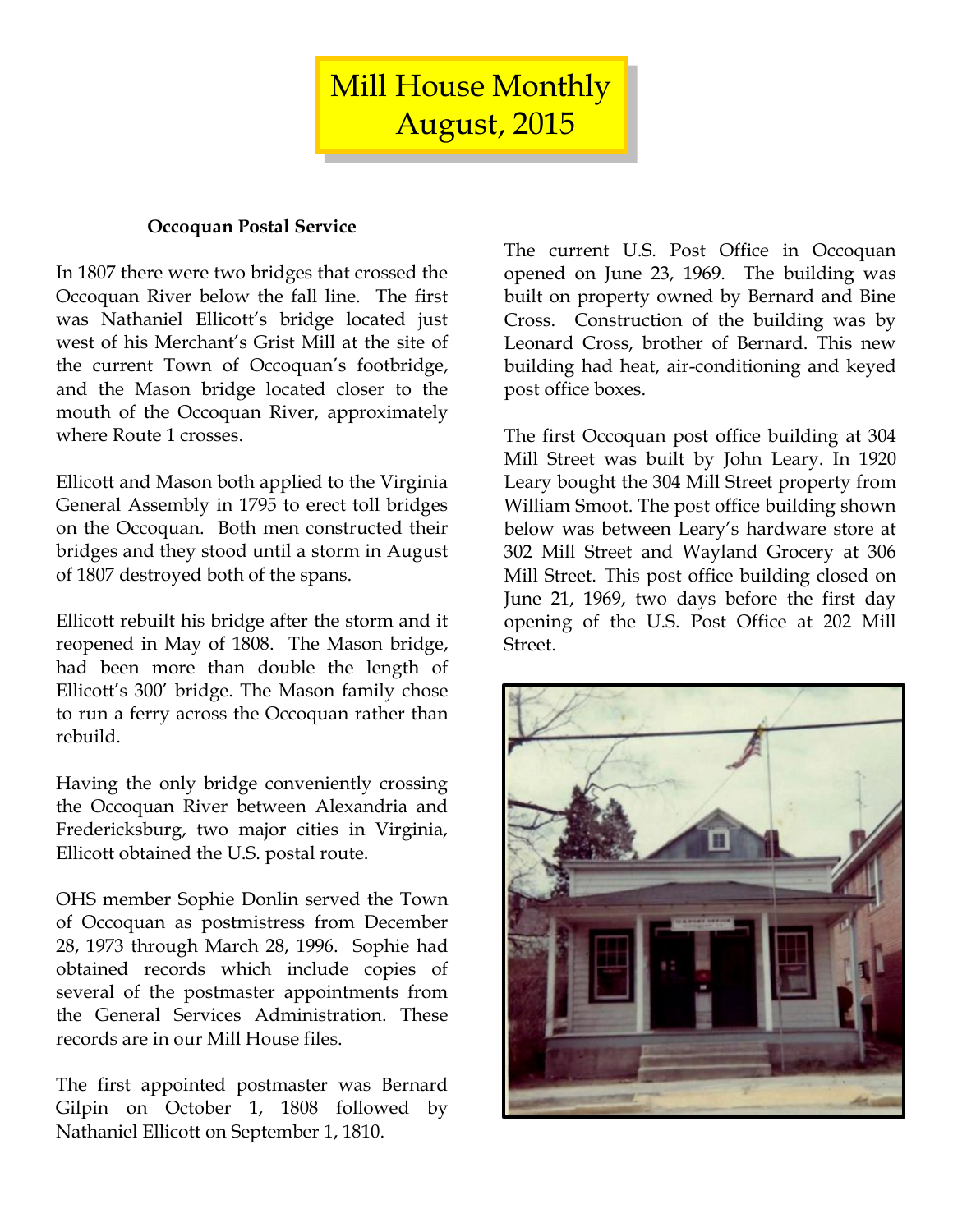

Pictured above is a partial view of the post office window with 48 mail slots that is on display at the Mill House Museum. It was made by the Sadler Company which had sites in Baltimore MD., Indianapolis IN. and Kansas City, KS. Positioned above the window is the Occoquan Post Office sign that hung outside the 304 Mill Street office.

Complete with a bared service window the box was used at the Beach family home at 206 Commerce Street and lastly at the post office at 304 Mill Street. Isabel Beach was named postmistress in 1904. The 1910 census indicates she is still employed with the postal service. In 1914 her son Lee was named postmaster.

On April 22, 1920 Charles Pierce was the new Occoquan Postmaster and served until the end of November in 1933. Our records indicate Pierce conducted the Post Office at 307 Mill Street and later at 301 Union Street next to Slack's Funeral Home. When Leary built the Post Office at 304 Mill Street, Pierce took the post office window with him to that address.

It's interesting to look at some of the postmaster names through the years. Our first postmaster, Bernard Gilpin may have been a relative of George Gilpin. George was a trustee of Occoquan when it was laid out in 1804 and he served as postmaster in Alexandria. If Bernard had a connection to George, his appointment may have been a choice to assure that the new postal service and route ran smoothly. Merchant Mill owner, Nathaniel Ellicott, our second postmaster, built the bridge that allowed the mail to travel between the north and south routes. John Underwood was arrested by CSA General Wade Hampton during the Civil War on the charges of treason for his abolitionist stance. Mill owner Joseph Janney is the gg-grandfather of several of our current OHS members. William R. Selecman operated a general store and shipped large quantities of lumber from Occoquan. William and several other postmasters were descended from Henry Selecman, the master forger at the 1755 Occoquan Iron Works. Lola Beach Woodyard followed in the footsteps of her mother Isabel. Bine Cross owned the property where the current post office is located.





Above: a 48"H x 37"W x 10"D Occoquan Postal Window (Provenance unknown) Left: Commemorative Covers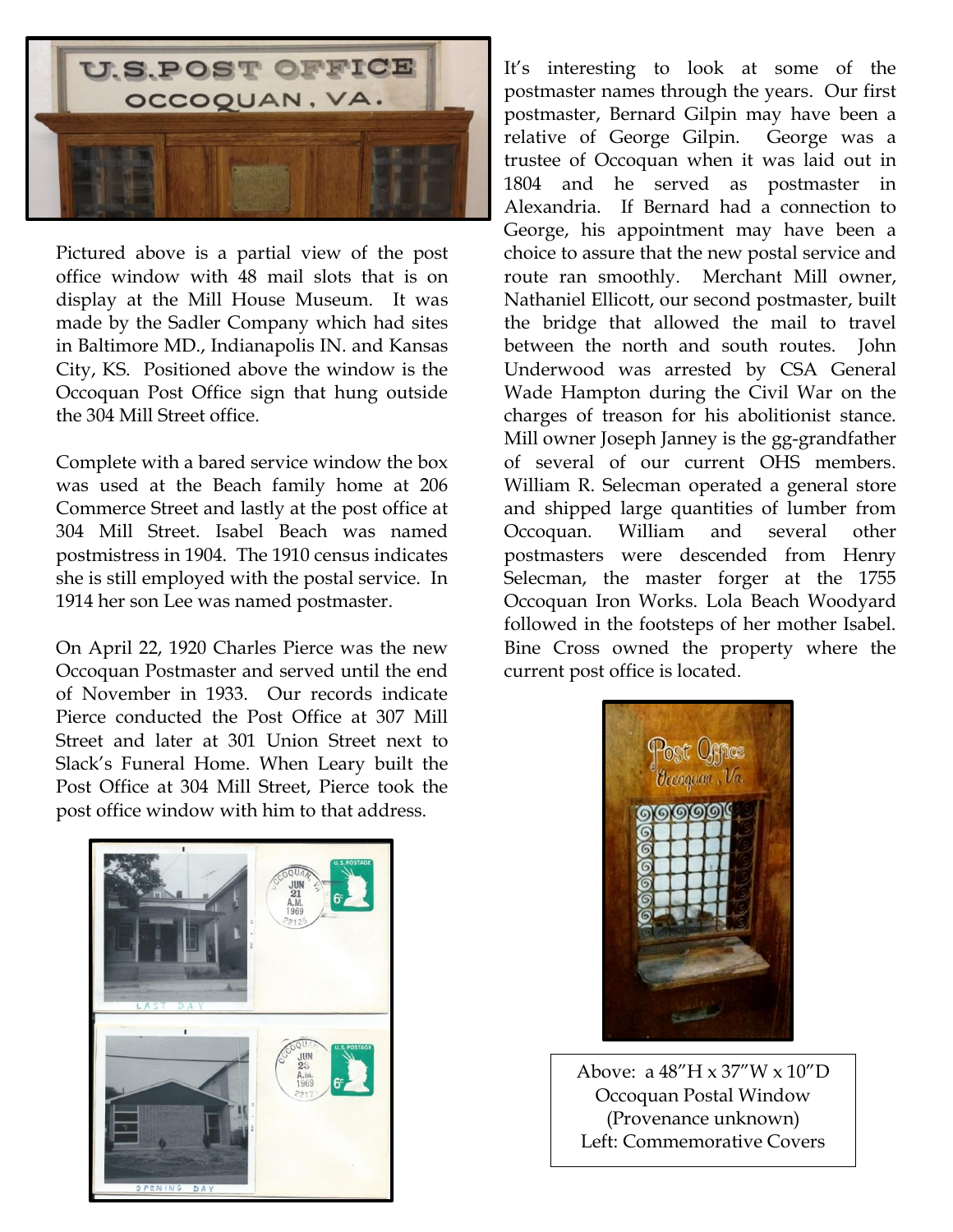| <b>Occoquan Postmasters</b> | <b>Appointment Date</b>          |
|-----------------------------|----------------------------------|
| <b>Bernard Gilpin</b>       | October 1, 1808                  |
| Nathaniel Ellicott          | September 1,1810                 |
| James Russell               | October 1, 1815                  |
| Joseph Janney Jr.           | July 20, 1826                    |
| Leland A. Lynn              | December 29, 1856                |
| John Underwood              | June 3, 1862                     |
| John Wright                 | July 30, 1862                    |
| Thomas A Selecman           | July 26, 1865                    |
| Peter Hughes                | March 29,1866                    |
| John Manning                | January 29, 1867                 |
| William R. Selecman         | February 14, 1867                |
| Julia Hammill               | August 5, 1867                   |
| Jennie Davis                | April 14,1879                    |
| Henrietta C. Selecman       | December 9, 1897                 |
| Ida E Selecman              | August 11, 1898                  |
| Isabel Beach                | October 26, 1904                 |
| Lee E Beach                 | March 13, 1914                   |
| <b>Charles S Pierce</b>     | April 22, 1920                   |
| Ashley B Rogers             | December 18, 1933                |
| Francis B Morgan            | January 26, 1941                 |
| Lola B. Woodyard            | March 4, 1943                    |
| <b>Bine S Cross</b>         | July 31, 1964                    |
| Sophie Donlin               | December 28, 1973-March 28, 1996 |

# **List of Occoquan Postmasters through March 26, 1996**

 $\overline{O}$ Ida Selecman 1898 DIAGRAM, EXPLANATION, AND INSTRUCTIONS. U TOPOGRAPHER Wost Office Department, Fig. dot, in the context of the lemits of the lemit of the property of the state of the lemit of the lemit of the context of the context of the context of the context of the context of the context of the context of the co documents pertaining  $\times 10^{10}$ TOPOGRAPHER'S OFFICE,<br>Washington, D. C. Nov 15, 1898, to the location of the  $\label{eq:constrained} We obtain glem, D.C.~\mathcal{L}/\mathcal{L}'\mathcal{L}' \mathcal{L}_{\mathcal{L}'} \mathcal{L}_{\mathcal{L}'} \mathcal{L}_{\mathcal{L}'} \mathcal{L}_{\mathcal{L}'} \mathcal{L}_{\mathcal{L}'} \mathcal{L}_{\mathcal{L}'} \mathcal{L}_{\mathcal{L}'} \mathcal{L}_{\mathcal{L}'} \mathcal{L}_{\mathcal{L}'} \mathcal{L}_{\mathcal{L}'} \mathcal{L}_{\mathcal{L}'} \mathcal{L}_{\mathcal{L}'} \mathcal{L}_{\mathcal{L}'} \mathcal{L}_{\mathcal{L}'} \mathcal$ post office.Respectfully, etc.,<br>
To Positularize at  $O(x,t) \cup (1/2)^n$ .<br>
To Positularize at  $O(x,t) \cup (1/2)^n$ .<br>
The CO-Display are site of the Post of the Post of the Post of the Post of the Post of the Post of the Post of the Post of the P  $South$